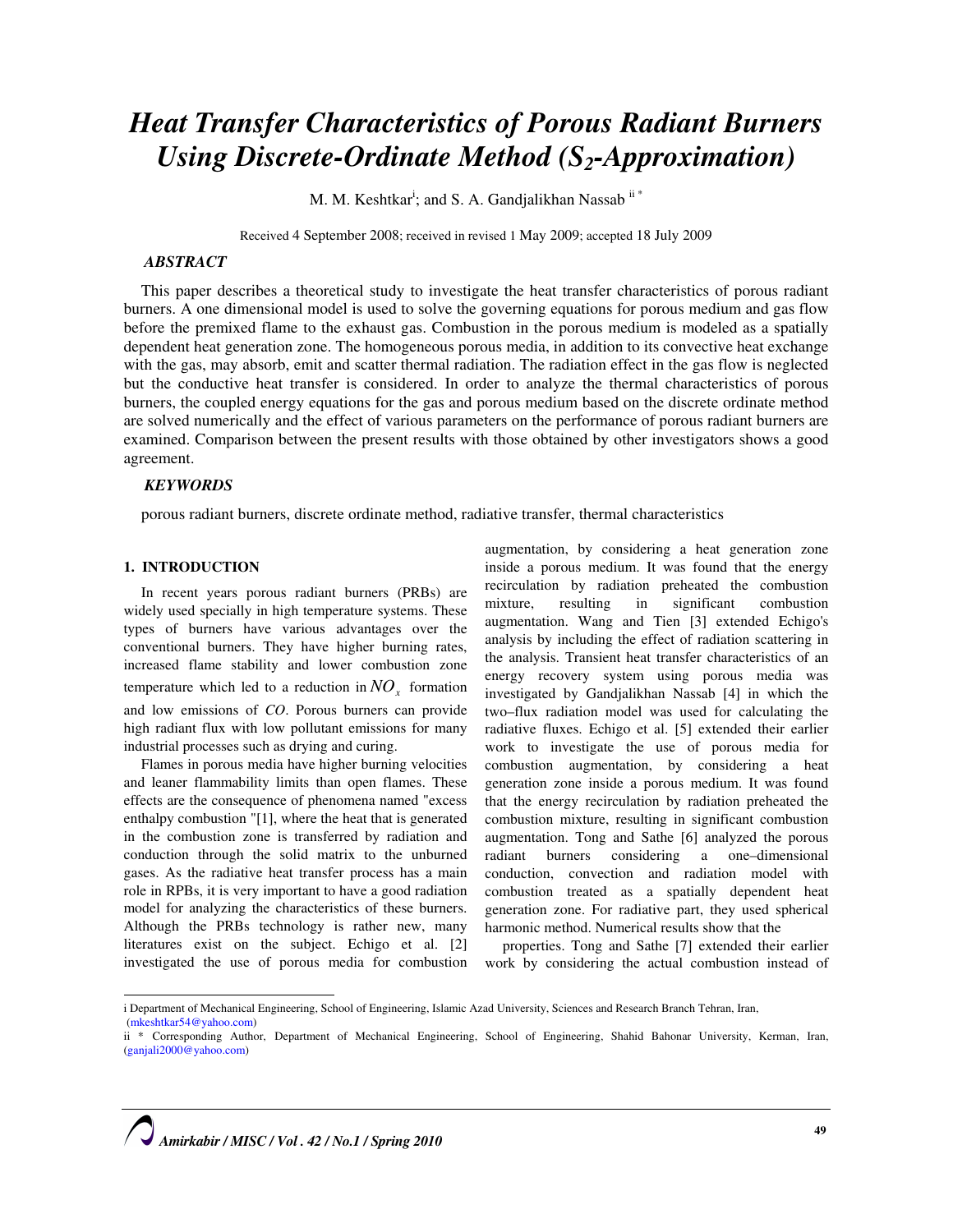constant heat generation zone. They found that for maximizing radiant output, the optical depth should be large and the flame should be stabilized near the center of porous medium.

Brenner et al. [8] used a two–dimensional pseudo homogeneous heat transfer and flow model for porous burners with an objective to optimize the combustion process and to adapt the burner design. They considered conservation equations for 20 species, two momentum equations and one energy equation. They assumed local thermal equilibrium between the gas and the solid phases. They did not consider any radiation model, such that the radiative part was taken care by the experimental value of the effective thermal conductivity. The effective thermal conductivity accounted for the effects of conduction, radiation and the convective dispersion.

For calculating the radiative fluxes in PRBs, the physical model is complicated by the directional characteristics of scattering, and exact analytical expressions for radiative heat flux and solid matrix temperature, like those for non scattering cases, cannot be achieved. The first 2–D numerical analysis of PRBs with detailed radiation model for scattering case was done by Talukdar et al. [9]. Both transient and steady state characteristics were studied. The combustion was considered as a spatially dependent heat generation zone. The energy equations for gas and solid phase were solved numerically such that the radiative part was found using the collapsed dimension method [10]. It must be noted that, this method needs a very complicated computations for determining the radiative flux distribution in an emitting absorbing and scattering media. Malico and Pereira [11] considered a 2-D cylindrical radiation field to investigate the influence of radiative properties on the performance of porous burner. They found that the temperature profiles were very sensitive to a perturbation in the radiative coefficient, particularly when the scattering albedo was increased. Mishra et al. [12] investigated a 2-D rectangular porous burner. Separate energy equations for gas and solid phases were solved for methane-air combustion. The radiative part of the energy equation is modeled using the collapsed dimension method. They studied the effects of power density, equivalence ratio, extinction coefficient and volumetric heat transfer coefficient on temperature and concentration profiles.

The analysis here employs, discrete ordinate method for computing radiative heat flux in PRBs. This method remains simple in expressions but retains important physical insights. To the best of authors' knowledge, the discrete ordinates method has not been used in thermal analysis of porous burners by other investigators. Besides, an attempt is made to obtain the radiative output from a porous burner depends on optical thermal characteristics of PRB,s running under severe operating conditions

Therefore, the present work mainly aims at the heat transfer analysis of a one–dimensional cylindrical porous burner with the detailed radiation model based on discrete ordinate method. As a result of high porosity of porous medium, thermal conductivity in this medium is low, and thus it is assumed that only convection and radiation take place in the porous matrix. However, in the gas flow, because of non-radiative gas assumption, heat transfer occurs by conduction and convection. In the present work, the combustion process is considered as a spatially dependent heat generation zone.

The governing equations consist of two energy equations for gas and solid phases and one radiative equation based on discrete ordinate method are solved numerically. For validation, the numerical results are compared with those obtained by other investigators and good agreement is found.

## 2. FORMULATION

The problem under consideration is shown schematically in Fig. 1. A gaseous fuel–air mixture enters the duct at  $x = -x_i$ . The porous segment acts as PRB is located between  $0 < x < x_3$  when  $x_3 < R_0$  to insure the validity of the one–dimensional analysis.



Figure 1: Schematic diagram of the porous radiant burner.

Slug flow with velocity  $u_g$  is assumed in the duct. Gaseous radiation is neglected compared to solid radiation. Thus, radiation is considered only between the particles that comprise the porous layer. The heat generation zone, representing the flame, is situated in the porous medium at  $x_1 < x < x_2$ . Since the solid and gas are not in local thermal equilibrium, separate energy equations are needed to describe energy transfer in these two phases. The governing equations inside the porous region which are the energy equations for the fluid flow and porous segment and also the radiation equation (based on discrete ordination method) can be written as follows: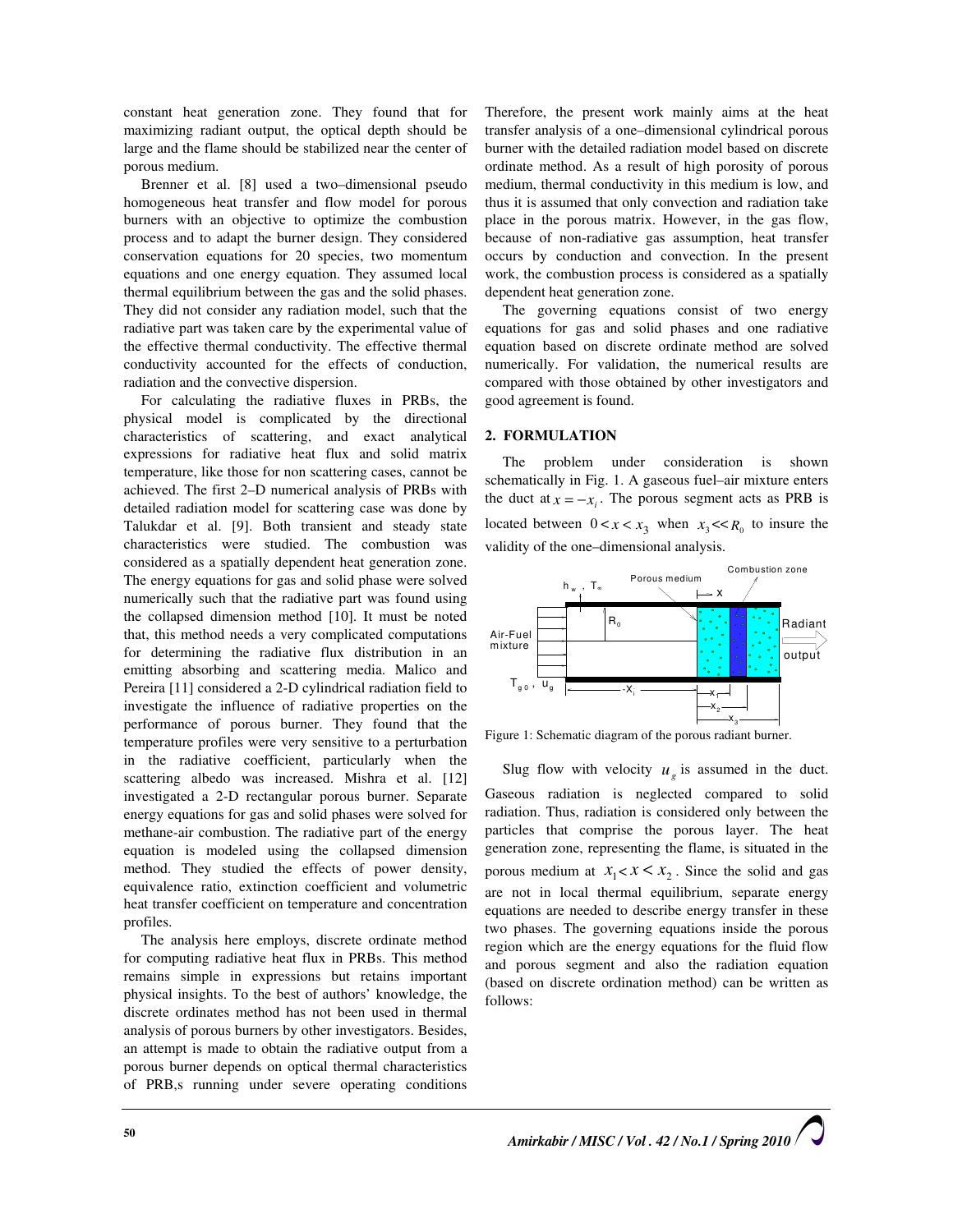$$
u_g \rho_g c_g \frac{dT_g}{dx} (\pi R_0^2) + h_w (2\pi R_0)(T_g - T_\infty) + h_s N_s A_s (\pi R_0^2)(Tg - T_p) - \frac{\partial}{\partial x} (K_g \frac{\partial T}{\partial x}) (\pi R_0^2) - Q \delta(x) (\pi R_0^2) = 0
$$
 (1)

$$
\frac{dq}{dx} + h_s N_s A_s (T_p - T_s) = 0
$$
\n(2)

In the gas flow out of the porous media, the conductive heat transfer can be ignored because of small gas thermal conductivity along with the existence of small temperature gradient [3]. Thereby, the gas energy equation outside the porous layer can be obtained from Eq. 1 by omitting the convective term between gas and solid phases and also the conductive term as follows:

$$
u_{g} \rho_{g} c_{g} \frac{dT_{g}}{dx} + \frac{2h_{w}}{R_{0}} (T_{g} - T_{\infty}) = 0
$$
 (3)

In the above equations,  $h<sub>s</sub>$  is the heat transfer coefficient between the fluid and the solid matrix,  $N<sub>s</sub>$  is the number density of the particles,  $A<sub>s</sub>$  is the surface area of an individual particle,  $\sigma_a$  and  $\sigma_s$  represent the absorbing coefficient, the scattering coefficient respectively. The term  $Q \delta(x)$ .  $Q\delta(x)$  is the unit heat generation and  $\delta(x)$  is the delta function defined as unity for  $x_1 \le x \le x_2$  and zero elsewhere.

## A. Discrete ordinate method

The discrete ordinate method is a tool to transform the equation of radiative transfer (for a gray medium, or on a spectral basis) into a set of simultaneous partial differential equations. The discrete ordinate method is based on a discrete representation of the radiation intensity in specified directions. A solution to the transport problem is found by solving the equation of transfer for a set of discrete directions spanning the total differencing of the directional dependence of the equation of transfer. Integrals over solid angle are approximated by numerical quadrature. Most of the credit, in our opinion, for the introduction and development of the discreteordinate method should go to Chandrasekhar (1950), who in his fundamental work on radiative transfer did much to define the method as an effective computational tool.

The rediative transfer equation for absorbing, emitting, and anisotropically scattering medium is as follows [13]:

$$
\frac{dI}{ds} = \hat{s}.\nabla I(r\hat{s}) = \sigma_a(r)I_b(r) - \sigma_e I(r,\hat{s}) + \frac{\sigma_s(r)}{4\pi}
$$
\n
$$
\int_{4\pi} I(r,\hat{s}')\phi(r,\hat{s}',s')d\Omega'
$$
\n(4)

and is subjected to the following boundary condition

$$
I_{(r_w, \hat{s})} = \mathcal{E}(r_w)I_b(r_w) + \frac{\rho(r_w)}{\pi}
$$
  

$$
\int_{\hat{n}\hat{s}'<0} I(r_w, \hat{s}') |\hat{n}\hat{s}| d\Omega'
$$
 (5)

where we have limited ourselves to an enclosure with opaque, diffusely emitting and reflecting walls.

In the discrete ordinates method, equation (4) is solved for a set of m different direction and the integrals over direction are replaced by numerical quadratures approximation:

$$
\int_{4\pi} f(\hat{s})d\Omega \cong \sum_{i=1}^{m} w_i f(\hat{s}_i)
$$
\n(6)

where the  $w_i$  are the quadrature weights associated with the directions  $s_i$ . Equation (4) is approximated by a set of *m* differential equations as follows:

$$
\hat{s}_i \nabla I(r\hat{s}_i) = \sigma_a(r)I_b(r) - \sigma_e(r,\hat{s}_i) + \frac{\sigma_s(r)}{4\pi}
$$
  

$$
\sum_{j=l} w_j I(r,\hat{s}_j) \phi(r,\hat{s}',\hat{s}_j) i = 1,2,...m
$$
 (7)

with the following boundary conditions:

$$
I(r_w, \hat{s}_i) = \mathcal{E}(r_w)I_b(r_w) + \frac{\rho(r_w)}{\pi} \sum_{\hat{n}, \hat{s}'<0}^m I(r_w, \hat{s}_j) |\hat{n}\hat{s}_j|
$$
  

$$
\hat{n}\hat{s}_j > 0
$$
 (8)

Once the intensities have been determined in the desired direction, the radiative heat flux inside medium at any surface may be found from:

$$
q(r) = \int_{4\pi} I(r,\hat{s}) \hat{s} d\Omega \cong \sum_{i=1}^{m} w_i I_i(r) \hat{s}_i
$$
 (9)

There are two direction cosine  $(\pm \mu)$  in x-axis for one dimensional radiation transport equation. In the present work,  $S_2$  approximation is employed, because it is so match with one – dimensional system.

The radiative transfer equation in one–dimensional form becomes as follows:

$$
\mu^m \frac{\partial I_j^m}{\partial X} = \sigma_a I_{b,j} - \sigma_e I_j^m + \frac{\sigma_s}{4\pi} \sum_{m'} w^{m'} I_j^{m'} \tag{10}
$$

By differencing of equation (10), the following relation can be obtained for computation of radiative intensity:

$$
I_j^m = \frac{X^m u_0(X^m) I_{j-1}^m - X^m u_0(-X^m) I_{j+1}^m + K I_{b,j} + s_j^m}{\sigma_e + X^m sign(X^m)}
$$
(11)

where

Amirkabir / MISC / Vol . 42 / No.1 / Spring 2010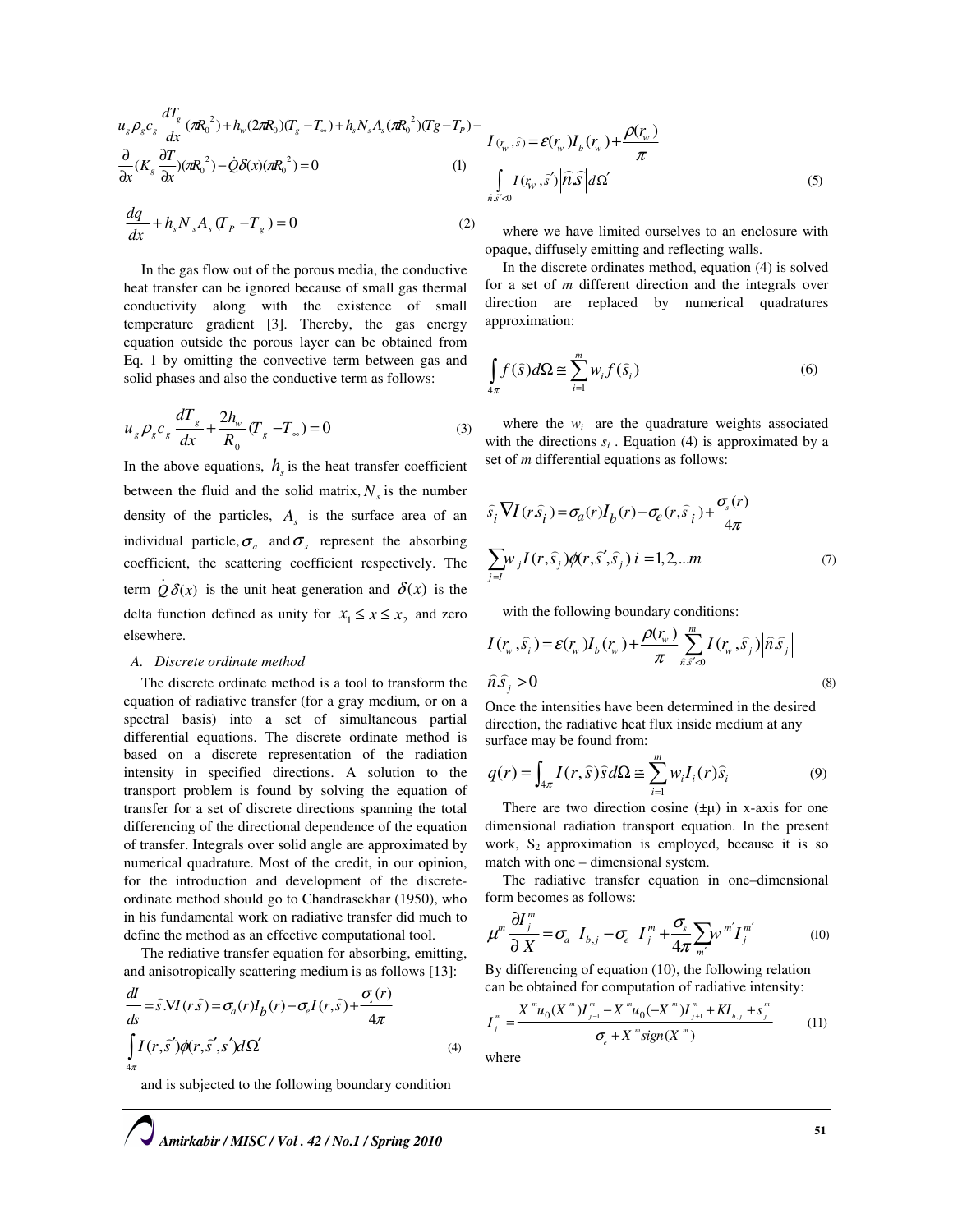$$
u_0(x) = \begin{cases} 1 & x > 0 \\ 0 & x < 0 \end{cases}
$$
,  $sign(x) = \begin{cases} 1 & x > 0 \\ -1 & x < 0 \end{cases}$   

$$
X^m = \frac{\mu^m}{\Delta X}
$$
,  $s_j^m = \frac{\sigma_s}{4\pi} \sum_{m'} w^{m'} I_j^{m'}$ 

Once the radiation intensity is computed by iterative scheme, the radiative heat flux can be calculated as:

$$
q_j = \sum_m w^m \mu^m I_j^m \tag{12}
$$

and for one-dimensional condition, it became [14]:  
\n
$$
q_j^+ = w^{(1)} \mu^{(1)} I^{(1)}_j
$$
 (13)

$$
q_j^- = w^{(2)} \mu^{(2)} I^{(2)}_{j}
$$
 (14)

where  $\mu^{(1)} = \mu^{(2)} = 0.5$ .

For parametric studies, the governing equations are non–dimensionalized by introducing the following dimensionless parameters:

$$
P_w = \frac{h_w}{u_g \rho_g c_g} \qquad Q = \frac{q}{\sigma T_{g_0}^4} \qquad R = \frac{h_s N_s A_s}{\sigma T_{g_0}^3} R_0
$$
  

$$
P_1 = \frac{u_g \rho_g c_g T_{g_0}}{x_3 Q} \qquad Pe = \frac{u_g \rho_g c_g R_0}{k_g}
$$
  

$$
\Gamma = \frac{h_s N_s A_s R_0}{u_g P_g C_g} \qquad X = \frac{x}{R_0}
$$
  

$$
\omega = \frac{\sigma_s}{\sigma_e} \qquad \qquad \overline{I} = \frac{I}{\sigma T g_0^4}
$$

In the above,  $Pe$  is the Peclet number,  $R$  is the rate of solid–fluid convective heat transfer to radiative heat transfer,  $P_w$  and  $\Gamma$  represent the ratios of heat loss through the duct wall to fluid energy and solid–fluid convective heat transfer to fluid energy, respectively. Using these dimensionless parameters, the non– dimensional forms of the governing equations can be written as follows:

$$
\frac{d\theta_{g}}{dX} + 2p_{w} \left(\theta_{g} - \theta_{\infty}\right) + \Gamma\left(\theta_{g} - \theta_{p}\right) - \frac{\delta(x)}{p_{1}} \frac{R_{0}}{\delta}
$$
\n
$$
\frac{1}{Pe} \frac{d^{2}\theta_{g}}{dX^{2}} = 0
$$
\n(15)

$$
\frac{dQ}{dX} = R(\theta_g - \theta_p) \tag{16}
$$

$$
Q = \sum_{m} \omega^{m} \overline{I}^{m} \mu^{m} = Q^{+} - Q^{-}
$$
 (17)

Equations (15) to (17) should be solved by prescribing

appropriate boundary conditions.

#### B. Boundary conditions

At the inlet of the duct  $(x = -x_i)$ , the gas is at ambient temperature  $T_{\infty}$  and at the outlet section  $(x = x_3)$ , the gas temperature gradient is known from Eq. 3. Since, there is not any radiative sources outside the porous burner, the radiative flux q at  $x = 0$  and at  $x = x_3$  are equated to zero. Thereby, the boundary conditions for the gas and solid energy equations and for radiative equations can be written as follows:

$$
\theta_g = \theta_\infty \quad \text{at} \quad x = -x_i
$$
  

$$
\frac{d\theta_g}{dx} = -2 p_w (\theta_g - \theta_\infty) \quad \text{at} \quad x = x_3
$$
  

$$
Q^+(0) = 0
$$
  

$$
Q^-(x_3) = 0
$$

#### 3. SOLUTION TECHNIQUE

In thermal analysis of PRBs, the coupled equations (15) to (17) should be solved simultaneously to obtain the values of dependent variables  $\theta_g$ ,  $\theta_p$ , and Q at each nodal point in the computational domain. Finite difference form of the gas energy equation is obtained using central differencing for derivative terms where the error of discretization is the order of  $(\Delta X)^2$ . Energy equation for solid phase is an algebraic one and the radiative equation which is written based on discrete ordinate method can be solved using Eq. 11. For obtaining the grid independent numerical results, a uniform grid of 60 to 100 nodal points in the computational domain based on the optical thickness of porous layers are used.

The sequence of calculations can be stated as follows:

1- A first approximation for each dependent variables  $\theta_g$ ,  $\theta_p$  is assumed.

2- The finite difference form of radiative transfer equation is solved for obtaining the values of I, Q and  $dQ$  $\frac{d}{dx}$ 

at each nodal point.

3- Using the values of  $dQ$ dx which were obtained in

step 2.

4- The solid energy equation is solved to calculate the porous temperature  $\theta_{p}$ .

5- Gas energy equation is solved to determine the temperature of gas phase.

6- Steps 2 to 4 are repeated until convergence is achieved.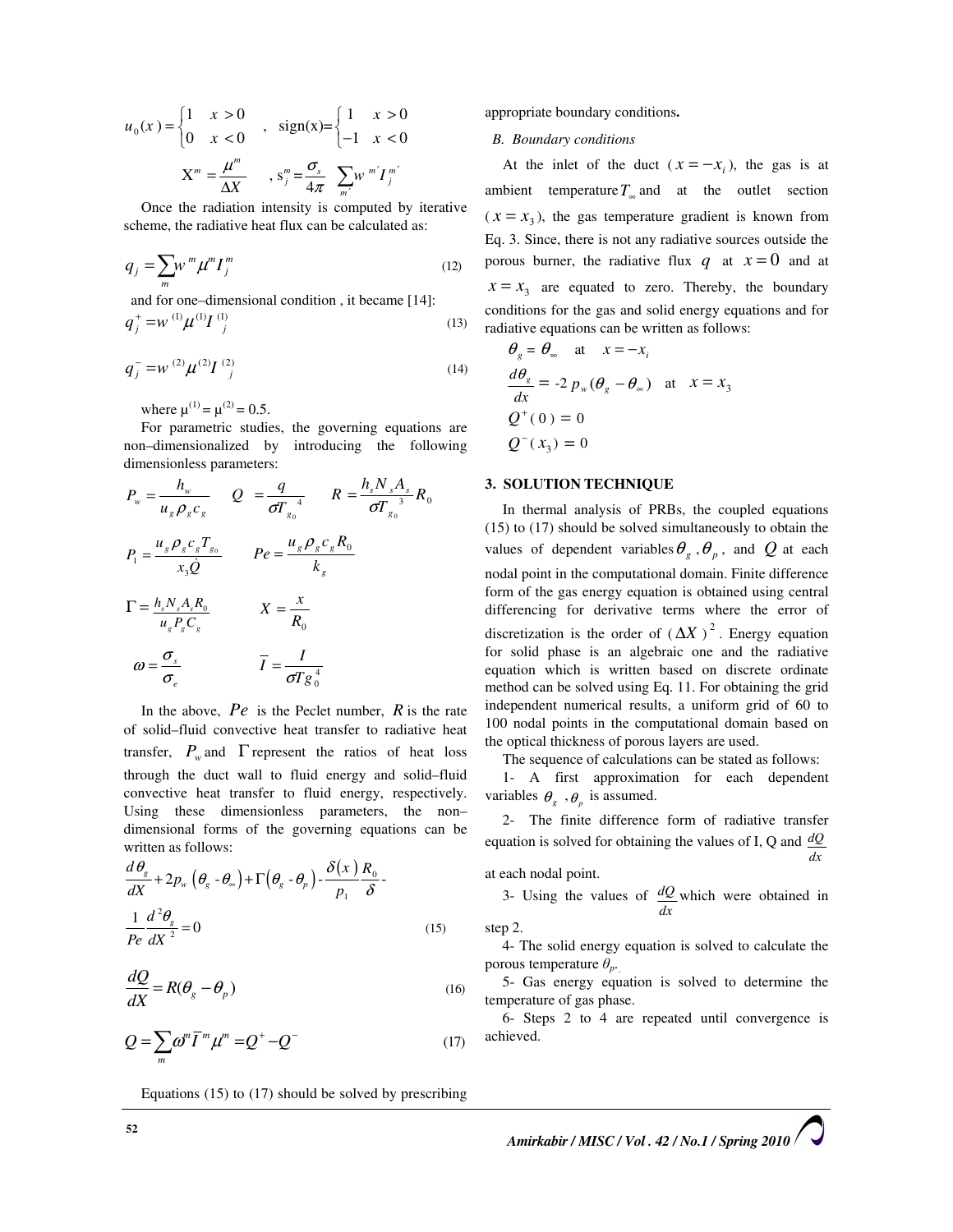# 4. VALIDATION OF COMPUTATIONAL

## RESULTS

In order to validate the computational results, a test case was analyzed and the numerical results were compared with the theoretical data in Ref. [6]. In the studies by Tong and Sathe [6], the dimensional and non– dimensional parameters of PRB system as a test case are given in Tables.1 and 2, respectively.

| TABLE <sub>1</sub>                      |
|-----------------------------------------|
| Dimensional parameters of the test case |
|                                         |

| Parameter       | Units              | values from         |  |
|-----------------|--------------------|---------------------|--|
|                 | Tong and Sathe [6] |                     |  |
| $\rho_g$        | $k g/m^3$          | 0.19                |  |
| $u_g$           | m/s                | 2.8                 |  |
| $c_g$           | $KJ$ / $kgK$       | 1.28                |  |
| $T_{\infty}$    | K                  | 298                 |  |
| $T_{g_0}$       | K                  | 298                 |  |
| $\dot{\varrho}$ | $W/m^3$            | $1.5 \times 10^{9}$ |  |
| $x_3$           | $\boldsymbol{m}$   | 0.01                |  |
| $h_s N_s A_s$   | $W/m^3 K$          | $2\times10^7$       |  |
| $k_g$           | $W/m^{\circ}C$     | 0.125               |  |
| $x_2 - x_1$     | $\boldsymbol{m}$   | 0.001               |  |

TABLE 2 Non–dimensional parameters of the test case

| Parameter   | values from        |  |
|-------------|--------------------|--|
|             | Tong and Sathe [6] |  |
| $\tau_{_0}$ |                    |  |
| Pe          | 272                |  |
| R           | $66.6 \times 10^3$ |  |
| $P_{1}$     | 0.0136             |  |
| $p_{w}$     | 0                  |  |
|             | 1468               |  |

Fig. 2 shows the variation of gas temperature along the porous burner. It is seen that the incoming air–fuel mixture is preheated by radiation in the region upstream to the combustion zone. The maximum temperature occurs inside the heat generation domain after which the gas temperature decreases by converting gas enthalpy to thermal radiation. However, the agreement between the

present results with those obtained in Ref. [6] is satisfactory with small inconsistency which is due to employing different methods in solving radiative transfer equation. Thus, it can be concluded that the assumptions and numerical scheme used in the present analysis are valid although the radiation model is much more simpler than the other models.



Figure 2: Gas temperature distribution along the Burner.

$$
\delta/R_0 = 0.2
$$
,  $\tau_0 = 1$ ,  $\Gamma = 1468$ ,  $\text{Pe}=272$   
 $p_W = 0$ ,  $\xi_{f\ell} = 0.5$ ,  $\theta_\infty = 1$ ,  $P_1 = 0.0136$ 

In order to compare the present numerical results with experiment, a heat recovery system which was analyzed theoretically by Ben Kheder et al. [15] and experimentally by Olade [16] is considered as a test case whose dimensional parameters are given in Table 3. It should be noted that in this heat recovery system, a large amount of incident thermal radiation  $B_1 = 6.5 \times 10^6 W/m^2$  is applied toward a porous layer in which a gas flow is passing through. The incident radiation is absorbed by the porous layer and the gas flow is heated by the convection heat transfer with the porous matrix. The gas and porous temperature distributions are presented in Fig.3. As this figure shows, the porous temperature at inlet section increases sharply as a result of absorbing the incoming radiation and the low temperature gas flow is effectively heated by convective heat transfer between gas and solid phases. However, Fig.3 shows a good consistency between the present results and those obtained theoretically and experimentally in Refs. [15] and [16], respectively.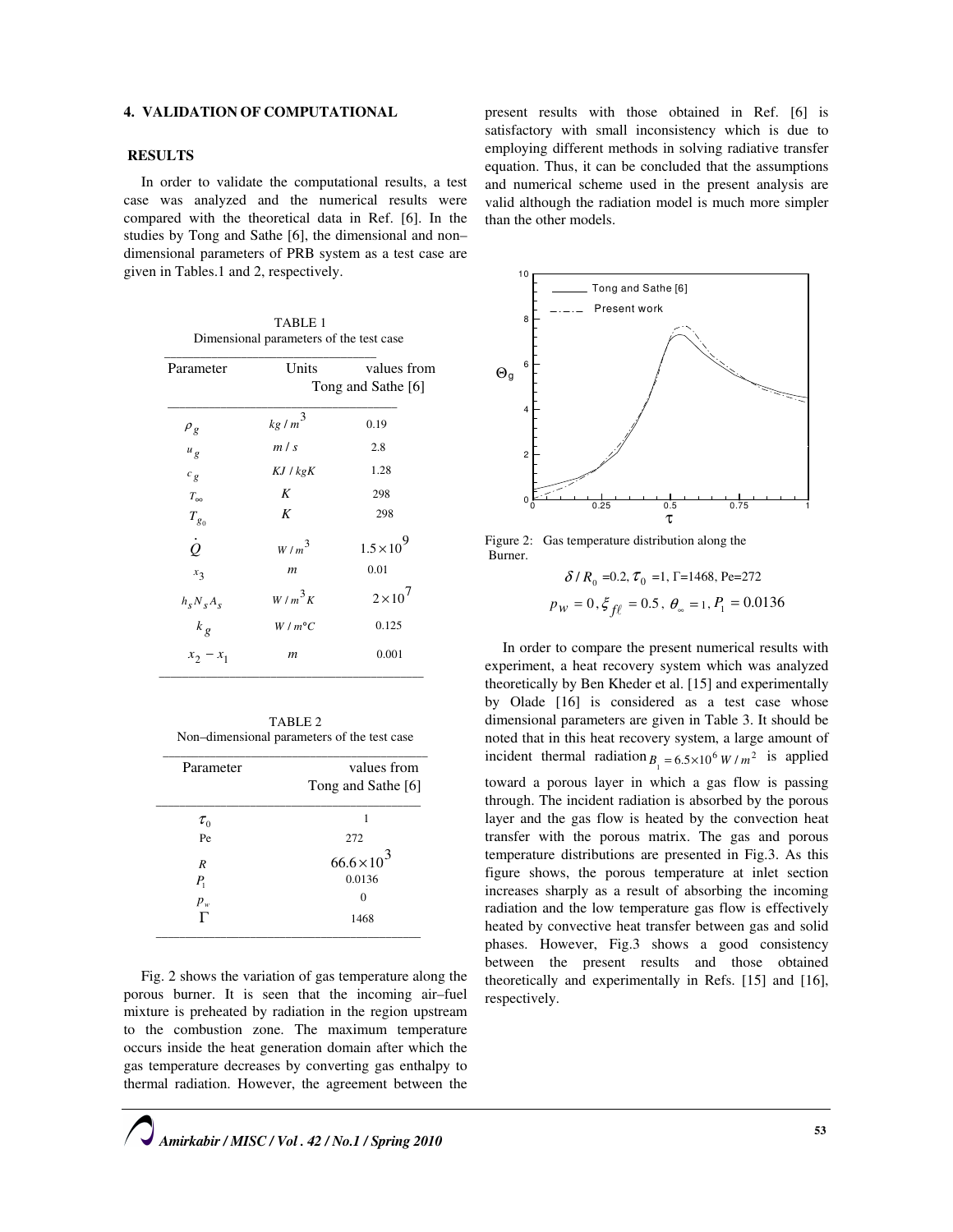

Figure 3: Gas and porous temperature distributions along the porous layer.

TABLE 3 Dimensional parameters of the test case from Ben Kheder et al. [15] and Olalde [16]

| Unit              | value |
|-------------------|-------|
| m                 | 0.117 |
| m/s               | 0.194 |
| kg/m <sup>3</sup> | 1     |
| J/kg °C           | 1000  |
| $m^{-1}$          | 8.547 |
| $m - 1$           | 0     |
| $W/m^{\circ}C$    | 1.43  |
| $W/m^{\circ}C$    | 358   |
|                   | 0.43  |
|                   |       |

## 5. RESULTS AND DISCUSSION

In order to show the thermal behavior of PRBs, the gas and porous temperature profiles  $\theta_g$ ,  $\theta_p$  and also  $Q^+$ ,  $Q^-$  along the burner are shown in Fig. 4. The heat generation zone position represented by  $\xi_{f\ell} = (x_1 + x_2)/2x_3$  is equal to 0.5, that is, the flame was regarded as suited in the middle of porous segment. The gas and porous temperatures increase along the flow direction at the entrance of the burner, such that maximum values of these variables occur in the combustion zone. Fig . (4-b) shows that the maximum values of  $Q^+$  and  $Q^-$  occur outside the combustion zone.



 (a): gas and porous temperature Distributions



(b): radiative heat flux distributions

Figure 4: Temperature and radiative heat flux distributions in the burner.

$$
\delta / R_0 = 0.1, I = 200, Pe = 153, \theta_{\infty} = 1
$$
  

$$
\omega = 0, \xi_{\text{f}} = 0.5, P_1 = 0.006, P_{\text{w}} = 0.1
$$

Fig. 5 shows the effect of the optical thickness  $\tau_0$  on the gas temperature distribution inside the porous medium. In the computations, different optical thicknesses are generated by changing the extinction coefficient of porous media. So, for porous segments with small optical thickness, the main mechanism for heat transfer is convection in comparison to radiation. It is seen that the peak temperature decreases by increasing the optical thickness.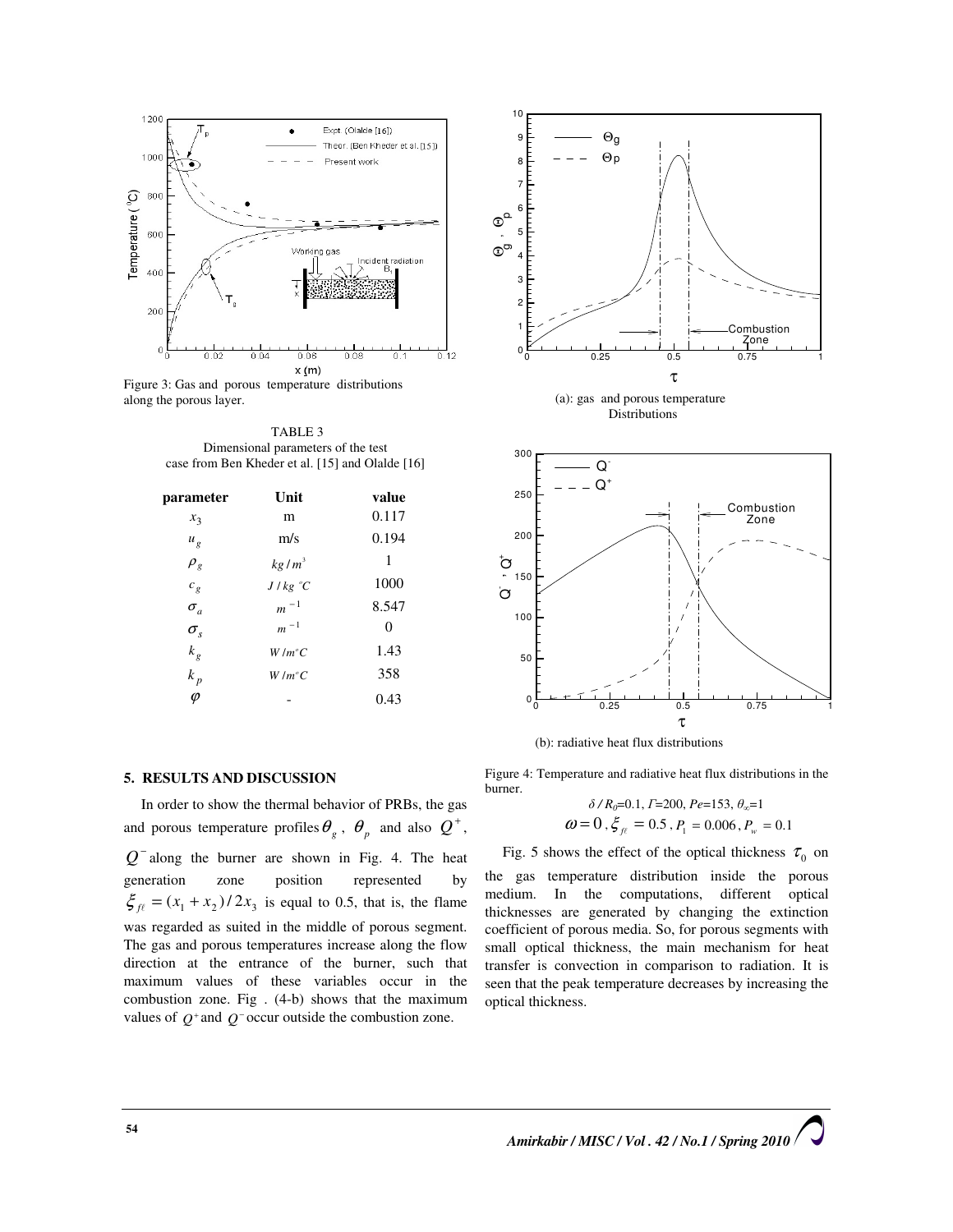

Figure 5: Effect of the optical thickness on the gas Temperature.





Figure 6: Effect of the optical thickness and the scattering albedo on the radiative output.

$$
\delta / R_0 = 0.1, T = 200, Pe = 153, \theta_\infty = 1
$$
  

$$
\xi_{\text{f}} = 0.5, P_1 = 0.006, P_w = 0.1
$$

The effect of optical thickness  $\tau_0$  on radiative output  $Q^{\dagger}(\tau_0)$  is shown in Fig. 6. Also, Fig. 6 shows the effect of radiative scattering on the radiant output. It is seen that a lower albedo results in a higher radiant output from the porous burner. The influence of radiative scattering to the thermal behavior of PRBs can further be explained in Fig. 7. It is seen that a lower albedo results in a smaller gas peak temperature due to stronger emissions by the solid phase.



 Figure 7: Gas temperature distributions at three different values of the scattering albedo.  $\delta$  /  $R_0$ =0.1, $\Gamma$ =200, $\bar{P}e$ =153

 $\theta_{\infty} = 1$ ,  $\zeta_{f\ell} = 0.5$ ,  $P_1 = 0.006$ ,  $P_w = 0.1$ 

One of important factors in the performance of PRBs is the flame location. To study the effect of this parameter, the gas and porous temperature distributions along the burner, for three different flame locations are shown in Figs. 8. For all cases, the maximum values of gas and porous temperatures remain almost constant and occur inside the combustion zone. The influence of flame location to the thermal behavior of PRBs can further be explained by plotting the variation of radiant output as a function of  $\zeta_{f\ell}$  in Fig. 9. The optimal value of  $\zeta_{f\ell}$ depends on radiative properties of porous burner and in general, this position is more toward the downstream direction of the porous burner.